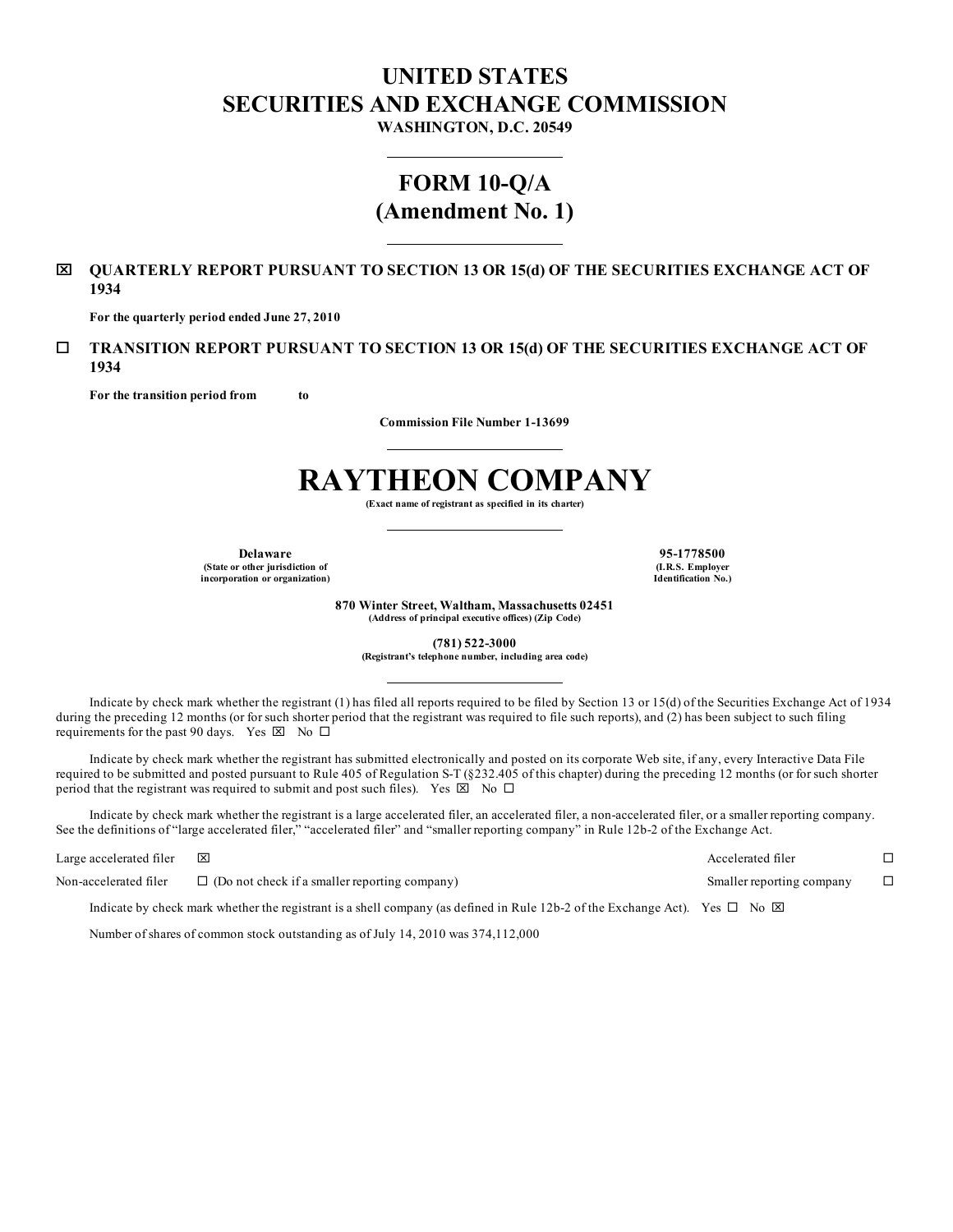#### **EXPLANATORY NOTE**

The purpose of this amendment on Form 10-Q/A to Raytheon Company's quarterly report on Form 10-Q for the period ended June 27, 2010, filed with the Securities and Exchange Commission on July 28, 2010 ("the Form 10-Q"), is solely to furnish Exhibit 101 to the Form 10-Q, as required by Rule 405 of Regulation S-T.

No other changes have been made to the Form 10-Q. This Form 10-Q/A speaks as of the original filing date of the Form 10-Q, does not reflect events that may have occurred subsequent to the original filing date, and does not modify or update in any way disclosures made in the Form 10-Q.

Pursuant to Rule 406T of Regulation S-T, the interactive data files on Exhibit 101 hereto are deemed not filed or part of a registration statement or prospectus for purposes of Sections 11 or 12 of the Securities Act of 1933, as amended, are deemed not filed for purposes of Section 18 of the Securities and Exchange Act of 1934, as amended, and otherwise are not subject to liability under those sections.

### ITEM 6. EXHIBITS

- 3.1 Certificate of Amendment of Restated Certificate of Incorporation of Raytheon Company, as amended.\*
- 3.2 Raytheon Company By-Laws, as amended as of May 27, 2010, filed as an exhibit to the Company's Current Report on Form 8-K filed June 2, 2010.\*
- 10.1 Raytheon 2010 Stock Plan, filed as Appendix B to the Company's definitive proxy statement filed on April 26, 2010.\*
- 15 PricewaterhouseCoopers LLP Awareness Letter.\*
- 31.1 Certification of William H. Swanson pursuant to Section 302 of the Sarbanes-Oxley Act of 2002.\*
- 31.2 Certification of David C. Wajsgras pursuant to Section 302 of the Sarbanes-Oxley Act of 2002.\*
- 32.1 Certification of William H. Swanson pursuant to 18 U.S.C. Section 1350, as Adopted Pursuant to Section 906 of the Sarbanes-Oxley Act of 2002.\*
- 32.2 Certification of David C. Wajsgras pursuant to 18 U.S.C. Section 1350, as Adopted Pursuant to Section 906 of the Sarbanes-Oxley Act of 2002.\*
- 101 The following materials from Raytheon Company's Quarterly Report on Form 10-Q for the quarter ended June 27, 2010, formatted in XBRL (Extensible Business Reporting Language): (i) Consolidated Balance Sheets, (ii) Consolidated Statements of Operations, (iii) Consolidated Statements of Cash Flows, and (iv) Notes to Consolidated Financial Statements.
- \* Previously included or incorporated by reference in Raytheon Company's Quarterly Report on Form 10-Q for the fiscal quarter ended June 27, 2010.